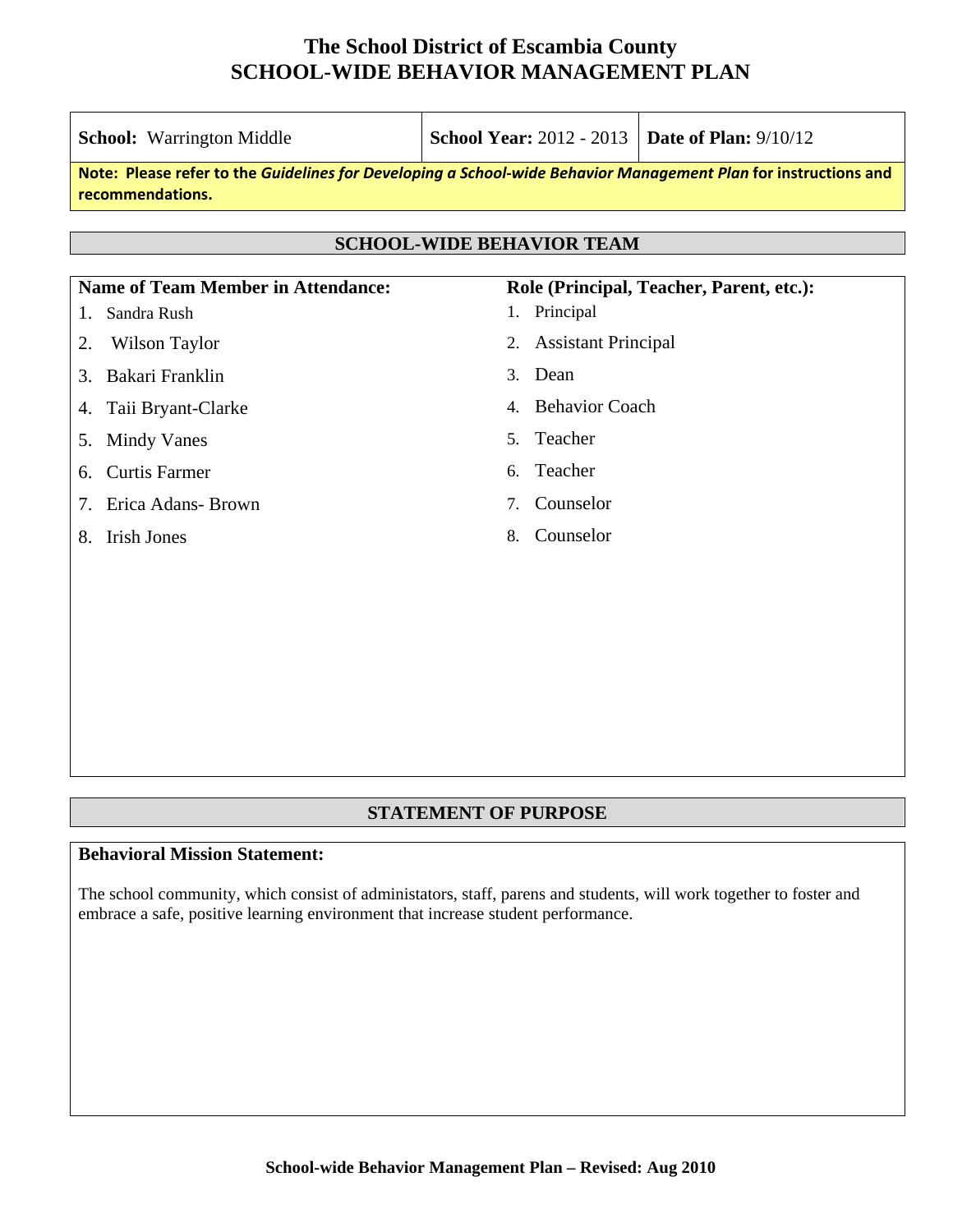### **BASELINE DATA**

### **PREVIOUS SCHOOL YEAR** -

| <b>Office Discipline Referrals (ODR)</b>                                                        |      |  |
|-------------------------------------------------------------------------------------------------|------|--|
| Number of Office Discipline<br>Referrals (ODR)                                                  | 2438 |  |
| Average ODR per Student<br>$(\# ODR \div \# \text{ of students enrolled})$                      | 3.2  |  |
| Number of Students with ODR                                                                     | 1102 |  |
| <b>Out-of-School Suspensions (OSS)</b>                                                          |      |  |
| Number of Incidents of<br>Out-of-School Suspension (OSS)                                        | 798  |  |
| Average OSS per Student<br>$(\text{\#} \text{OSS} \div \text{\#} \text{ of students enrolled})$ | 1.0  |  |
| Number of Students with OSS                                                                     | 597  |  |

| <b>In-School Suspensions (ISS)</b>                                 |      |  |  |  |
|--------------------------------------------------------------------|------|--|--|--|
| Number of Incidents of                                             | 821  |  |  |  |
| In-School Suspension (ISS)                                         |      |  |  |  |
| Average ISS per Student<br>$(\# ISS \div \# of students enrolled)$ | .97  |  |  |  |
| Number of Students with ISS                                        | 621  |  |  |  |
| <b>Attendance</b>                                                  |      |  |  |  |
| <b>Average Daily Attendance</b>                                    | 90.7 |  |  |  |
| <b>Bullying Prevention</b>                                         |      |  |  |  |
| Percent of Students Trained                                        | 100% |  |  |  |
| Percent of                                                         | 100% |  |  |  |
| <b>Staff Trained</b>                                               |      |  |  |  |

### **ADDITIONAL DATA AND OUTCOMES**

**What other data or outcomes will your school use for continuous monitoring of your school-wide behavior management plan (e.g., academic data, faculty attendance, school surveys, training, ESE referrals, etc.)? The outcomes may also include various ways of analyzing school-wide behavioral data as outlined in the** *School-wide Behavioral Data Guide* **(e.g., referrals/suspensions by grade level, location, problem behavior, time of day, student, class, etc.).**

- Monitor students attendance

-Ongoing PBS training and updates throughout the year

-Monthly meeting with the school's Leadership Team to monitor school - data

-Monthly meetings with teachers to analyze individual student data

-Determine what infractions are occuring the most

-Detrmine where most of the infractions are occuring i.e. hallway, bus, classroom, etc

-Determine the time of day that most infractions are occuring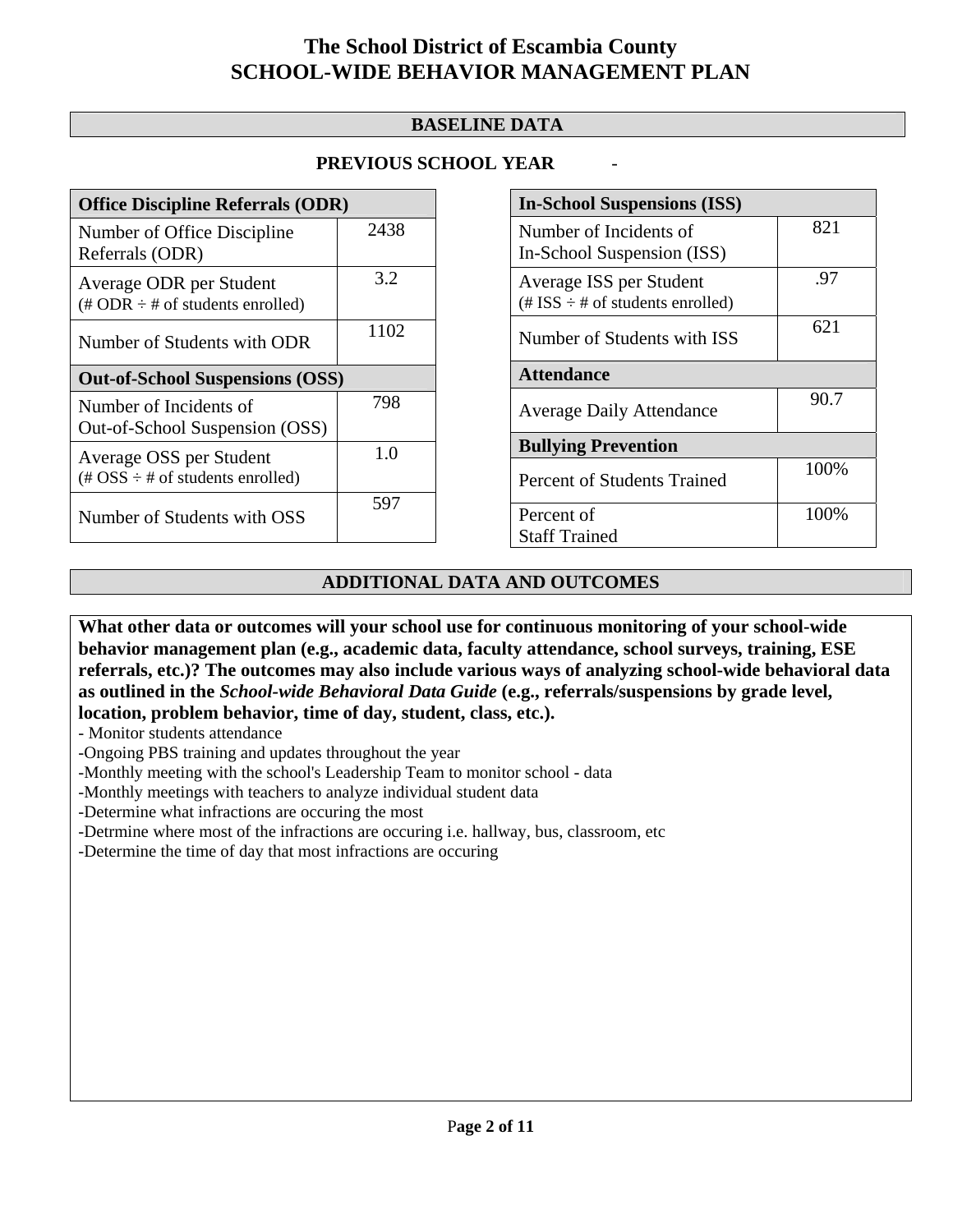#### **SCHOOL-WIDE BEHAVIORAL GOALS**

#### **1. Out-of-school suspension**

The implementationof logical consequences (ISS, Detention, Service Project, etc.) will be utilized to reduce the number of out-of-school suspensions by 20%..

#### **2. Attendance**

The leadership team will track students with poor atttendance and identify various ways to end the poor attendace of those students. The goal will be to increase the average daily attendance to 92 %. Strategies will include parent conferences, a parent assembly with the Judge for students with excessive absences, home visits by teachers and/or social workers, assign a mentor to students who are consistently absent, etc..

#### **3. Bullying**

The staff will receive training to identify bullying behavior. The SRO during our grade level assemblies will share information with students using a powerpoint that he created to demonstrate bullying behavior . The SRO will discuss the legal ramifications for bullying. The counselors will work with students by educatiing and counseling students to reduce the number of bullying incidents at school.

#### **4. Office Discipline Referrals**

We will implement the PBS model to fidelity this year. With this model., teachers are required to use a PBS form for minor referrals. The number of referrals will be decreased by 20%

#### **5. Other**

The Student Service Department consisting of the dean, behavior coach and two guidance counselors will work collaboratively to meet students' behavioral and social needs.

#### **6. Other**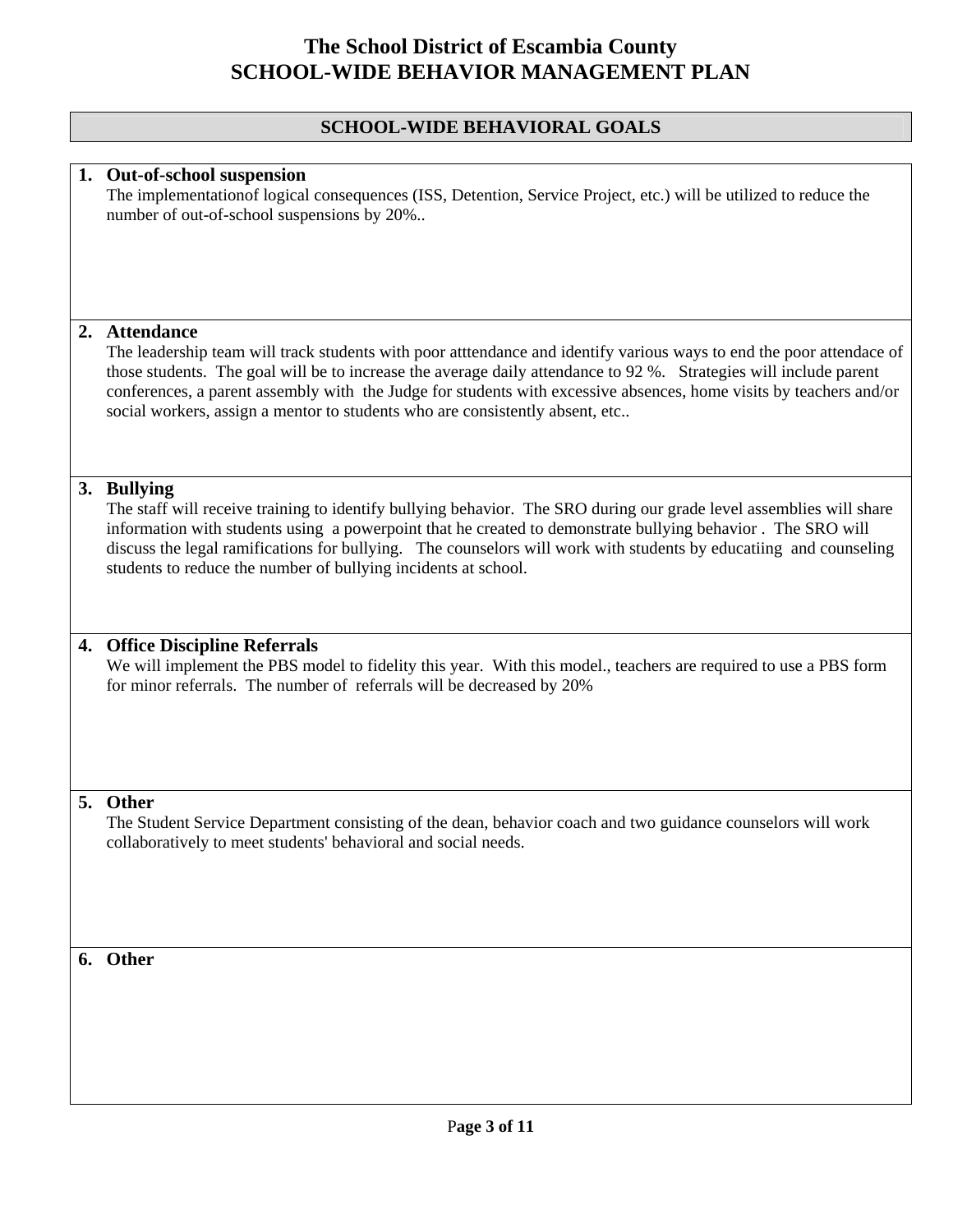### **PROGRESS MONITORING**

**Your school-wide behavior team should meet to review data and discuss concerns or revisions to your school-wide behavior management plan once a month and complete progress monitoring forms quarterly. Describe when you plan to meet (days, location, and time) throughout the school year.**  The Discipline Team will meet monthly (end of each month) to review data and discuss concerns or revisions to our school-wide behavior management plan. The outcome will be provided to the Principal/Leadership Team for feedback/implementation of revisions.

**Describe the procedures that your school will use to collect, summarize, and analyze the behavioral data prior to team meetings. Procedures are required for entering the information into the database, summarizing the data, and developing graphs using the** *School-wide Behavioral Data Guide***.** 

The school will use the following data or outcomes for continuous monitoring of our school-wide behavior plan: -teacher/student conference

-parent/teacher conference

-parent contact

-guidance counselor referrals

-overlay counselor referrals

**How will your school document the school-wide behavior team meetings?** Agendas, sign-in sheet, and minutes will be available for each meeting..

**Describe how your school-wide behavior team will share the data and outcomes with your faculty, staff, and other stakeholders?** 

During small group faculty meeting with each team , individual teacher data will be shared. In additon, using the SWISS data, the faculty will see specific data such as what type of infractions are consistently commited , the time of day that most infraction occurs, the names of students with the most referrals, etc.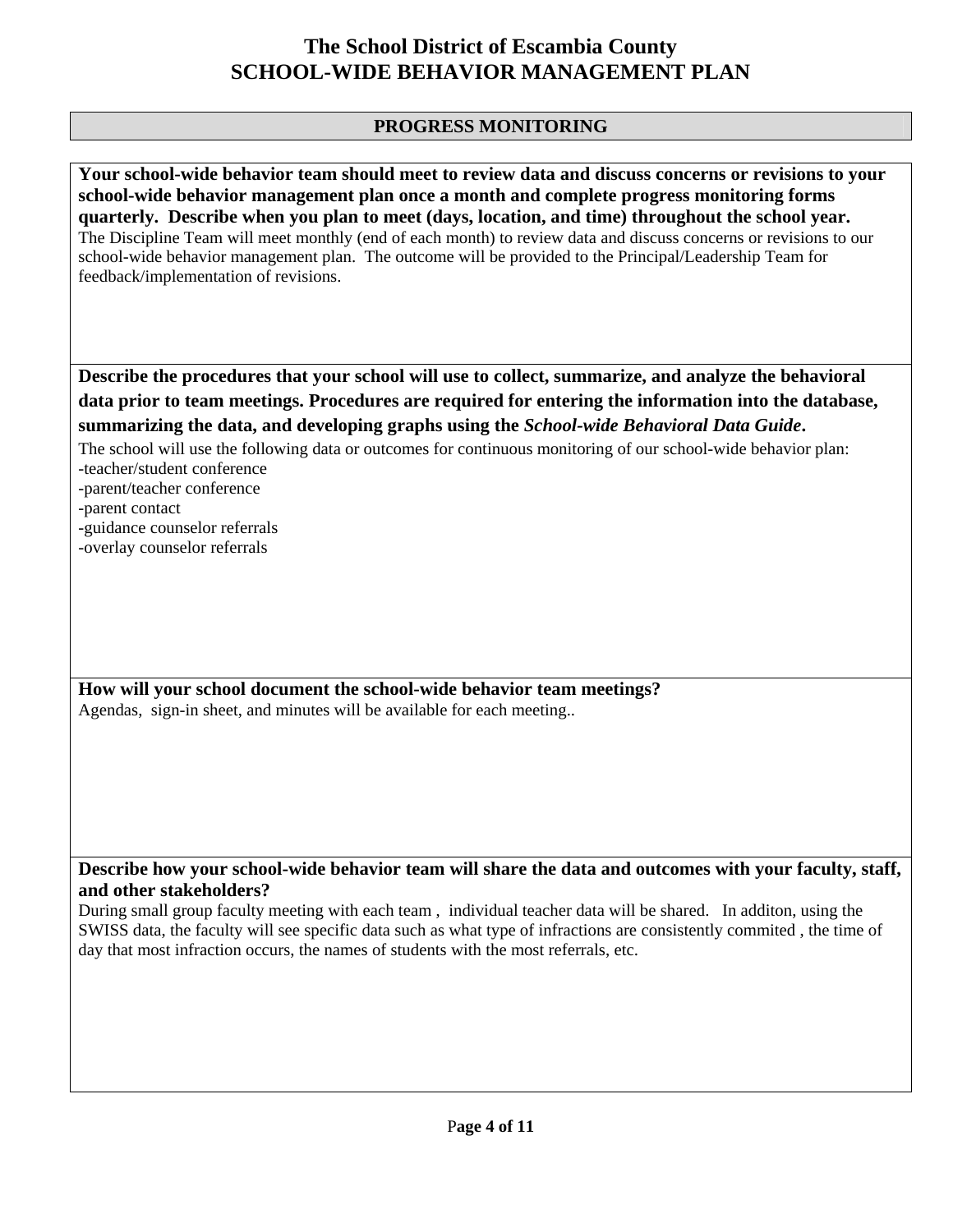### **SCHOOL EXPECTATIONS AND RULES**

# **List 3 – 5 school-wide expectations**

1. Be Safe

2. Be Respectful of self and others

3. Be responsible

| Rules/<br><b>Expectations:</b>     | <b>Setting:</b><br>Hallways                                                                                                                                | <b>Setting:</b><br>Cafeteria                            | <b>Setting:</b><br><b>Bus</b>                                                                  | <b>Setting:</b><br>Dismissal                                                                                                     |
|------------------------------------|------------------------------------------------------------------------------------------------------------------------------------------------------------|---------------------------------------------------------|------------------------------------------------------------------------------------------------|----------------------------------------------------------------------------------------------------------------------------------|
| Be Safe                            | Walk on the right side<br>of the hallway                                                                                                                   | No horseplayin in the<br>breakfast and lunch line       | Remain in your seat<br>until you are dismissed<br>by the bus driver                            | Allow tachers to<br>dismiss you from class.<br>Walk and stay with<br>your assigned group.<br>Always know where<br>you are to go. |
| Be repectful of self<br>and others | -Use your inside voice<br>in the hallway<br>-Recognize personal<br>space<br>-Use appropriate<br>language<br>-Refrain from public<br>displays of affections | Talk with a quiet voice                                 | Recognize personal<br>space                                                                    | -Follow dismissal plan<br>- Refrain from skipping<br>others<br>- Wait for Principal's<br>dismissal procedures                    |
| Be responsible                     | Keep hands and feet to<br>yourself                                                                                                                         | -Clean area<br>-Wait to be dismissed<br>-Push in chairs | -Stay in your seat while<br>the bus is in motion<br>-Follow the bus driver's<br>dismissal plan | -Be where you are<br>supposed to be on time<br>-Walknot run in the<br>hallways                                                   |
|                                    |                                                                                                                                                            |                                                         |                                                                                                |                                                                                                                                  |
|                                    |                                                                                                                                                            |                                                         |                                                                                                |                                                                                                                                  |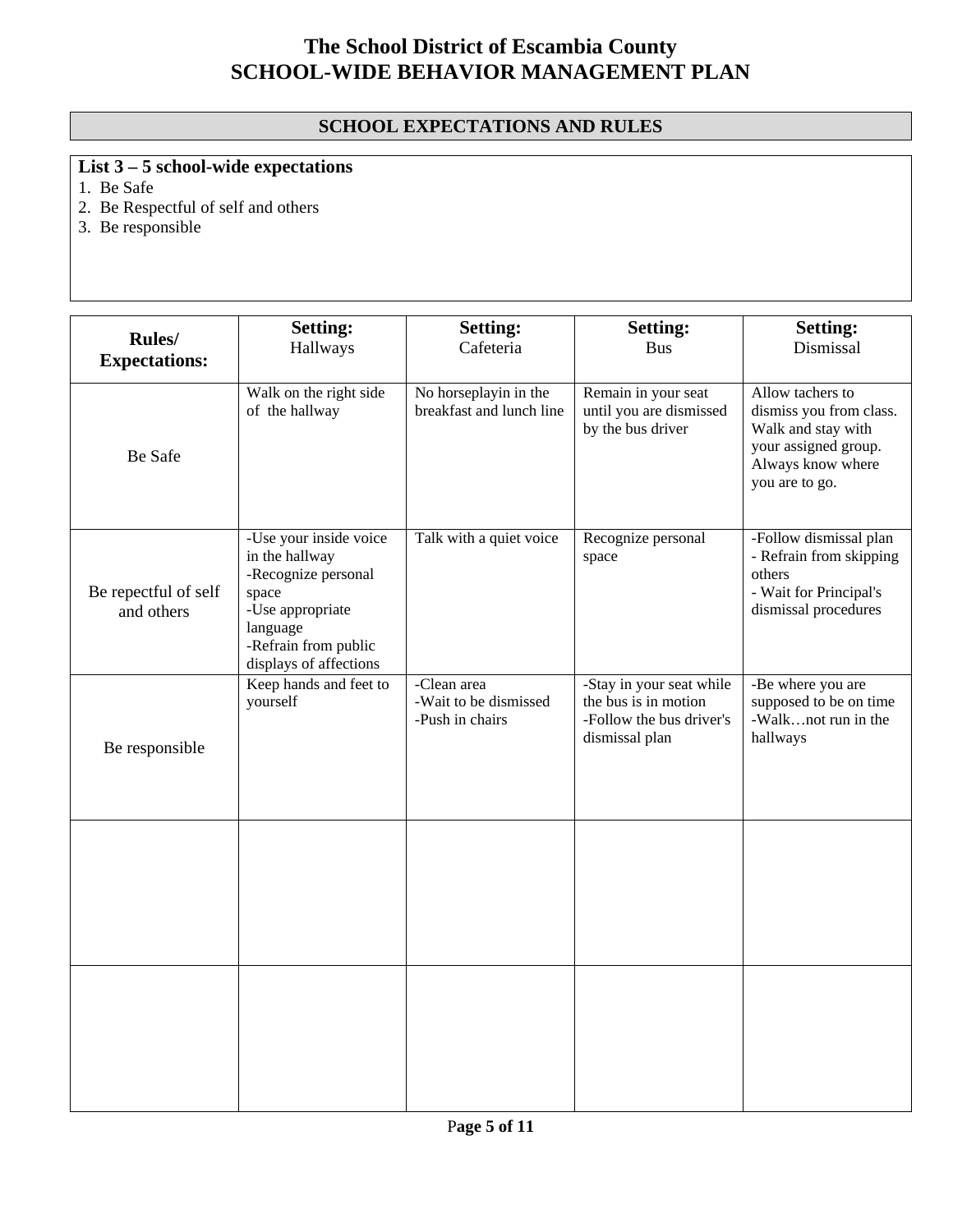### **TEACHING EXPECTATIONS AND RULES**

#### **How will your school introduce the school-wide expectations and rules to all of your students and staff?**

The school-wide expectations and rules are presented to the staff during our pre-school inservice. Activities of the workshop will consist of role playing and round table discussions.

 The students will receive an initial overview of the school-wide expectations through general assemblies the first week of school. In addition, teachers will continue introducing the school-wide expectations and rules in the classroom using their PBS handbooks.

Each week a school-wide expectations will be highlighed by the Principal on morning announcements.

.

 $+$ 

#### **During the school year, what activities will your school implement to encourage on-going direct instruction of the school-wide expectations and rules? How will your school embed the expectations and rules into the daily curriculum?**

On-going direct instruction of the school-wide expectations and rules will continue through PBS activities throughout the year. Video skits (1 - 2 minutes) will be created by students and staff. The video clips will be aired on the closed circuit television system. Visual information plans will be displayed through out the school

### **How often will you plan to provide refresher training on expectations and rules to staff and students in your school? How will you orient and teach new students who arrive mid-year?**

Expectations and rules are listed on every faculty agenda. The Students Service Deparment will go over procedures during faculty meetings as needed.

When new students come into the school they are given a rights and responsibility handbook and often is introduced to the Prinicpal or one of the Assistant Prinicpal. At that time, expectations are explained to the new student Quarterly assemblieis will be implemented to provide refresher training on expectations and rules to students.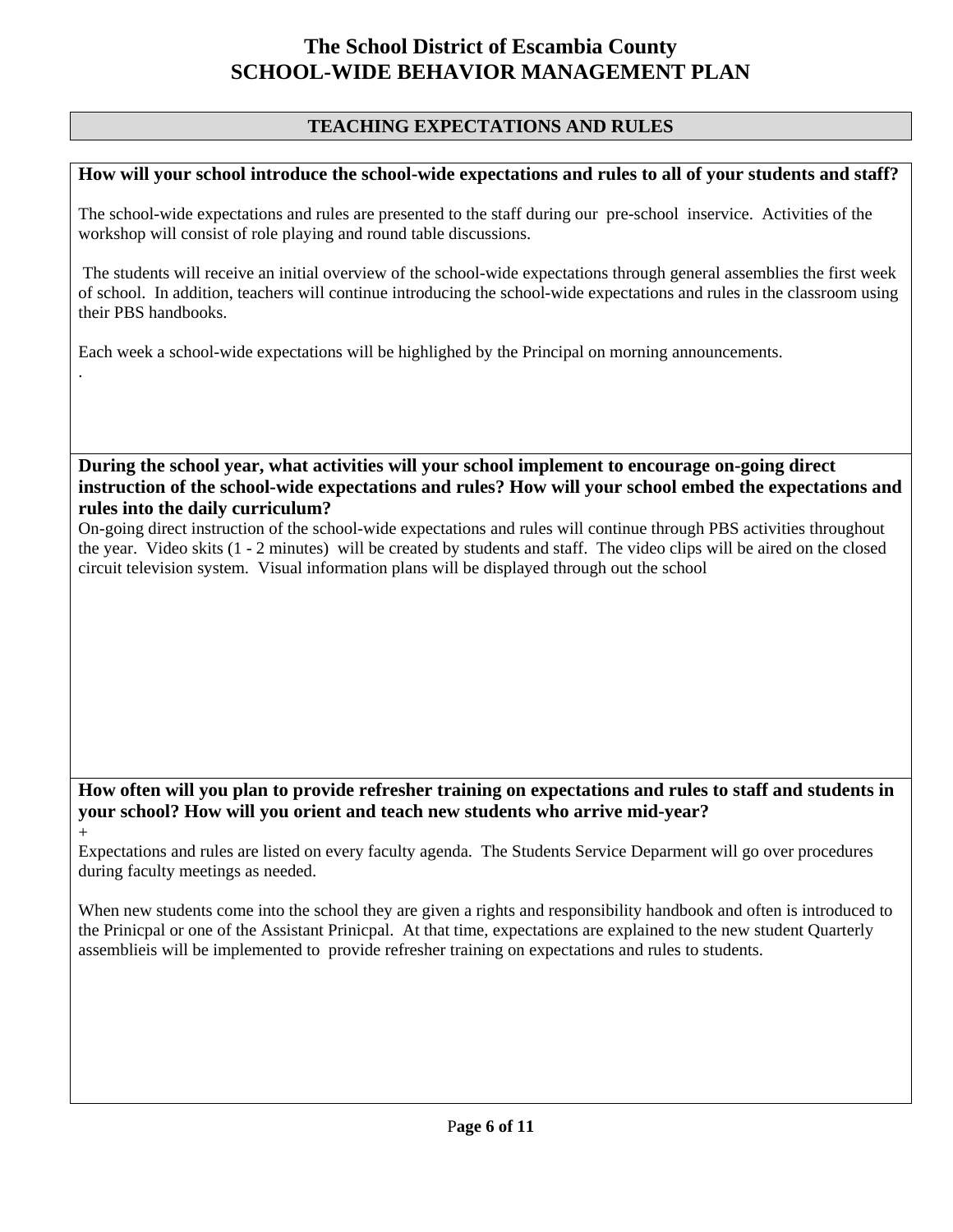#### **REWARD/RECOGNITION PROGRAM**

#### **What type of reward system will you use?**

The implementation of "swagger bucks" will be the school-wide reward system. The "swagger bucks" will allow the students to purchase various practical items, redeemed for admission tickets to local after school activities

Reward System Format:

- Color code bucks will be used to provide daily and weekly rewards to students
- Daily rewards are given for postive behaviors
- Weekly rewards will consist of drawings for football/basketball games. gift cards, student of the week

#### **Describe the behaviors for which you will reward or recognize students.**

The students will be rewarded for postive behaviors, academic achievement, and motivation. Also, struggling students that required additional praise and encouragement will be targeted through the reward system.

#### **How will you implement the reward system?**

The Adminstrative and faculty staff will implement the reward system. Students will be selected based on behaviors, achievement, encouragement, and motivation.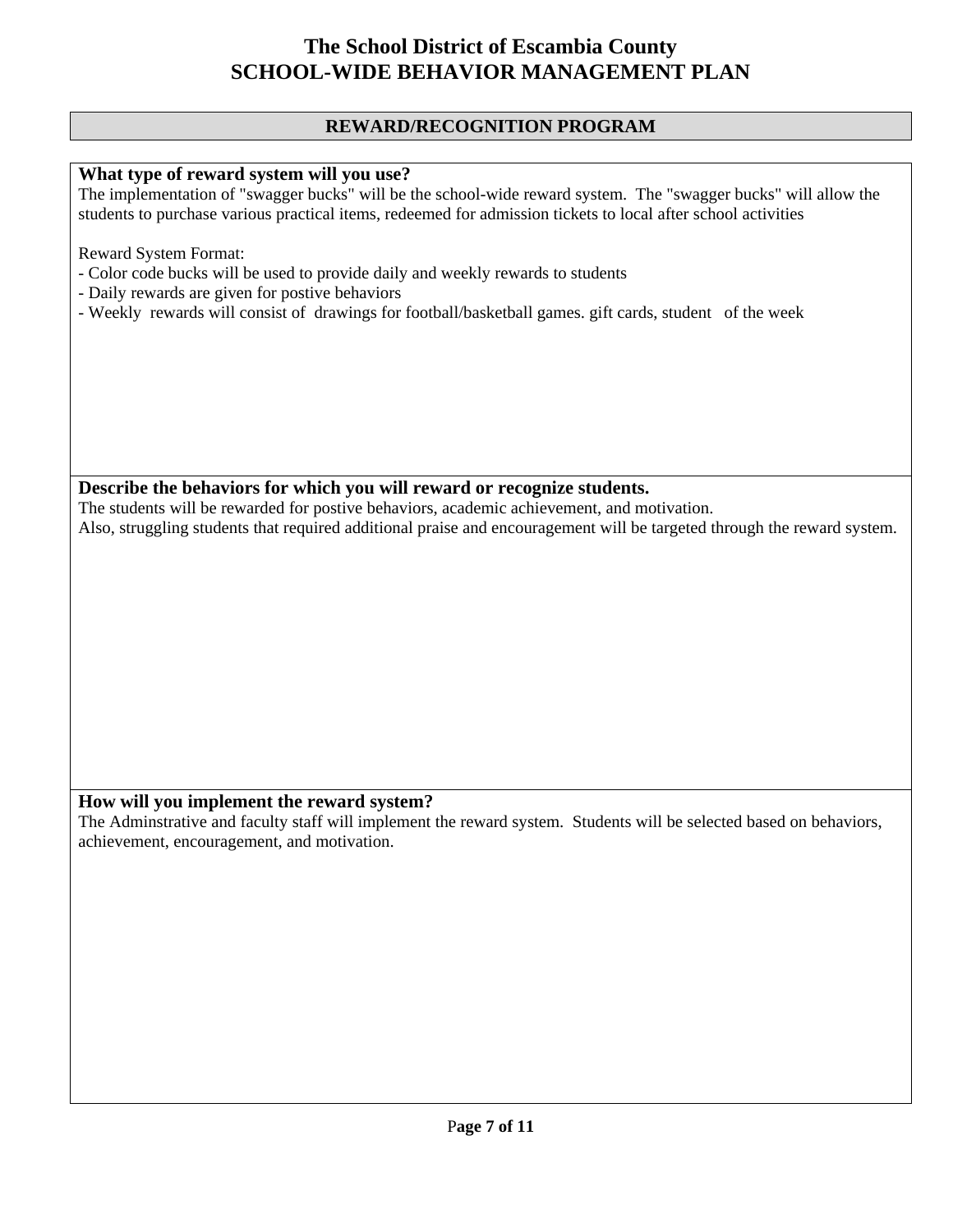### **DISCIPLINARY PROCEDURES**

#### **Explain the discipline process at your school. Differentiate between minor and major behavior incidents and describe the process for documenting and addressing both types of incidents.**

Teachers will use a Classroom Behavior Report and if needed a district-wide student discipline referral form. The Classroom Behavior Reprt is an intervention doucment that teachers are required to complete for minor infractions. This form is for problem behavior which violates expectations and rules but not yet serious enough to warrant an office discipline referra. A list of the minor problem behaviors and major/office managed problem behaviors are listed in the Warrington Middle School PBS handbook

#### **What intervention strategies will your school use to prevent behavior that results in discipline referrals and out-of-school suspensions?**

The staff will use a proactive approach (greeting students, praising, and re-directing) toward students to prevent behavior that result in discipline referrals and out-of-school suspensions. The staff will set the tone of the atmosphere in the learning environment through demonstrating mutual respect towards the students upon their arrival on the campus. Also, counseling, peer mediation, and community involvement will be used as intervention strategies to prevent behavior that results in discipline referrals and out-of-school suspensions.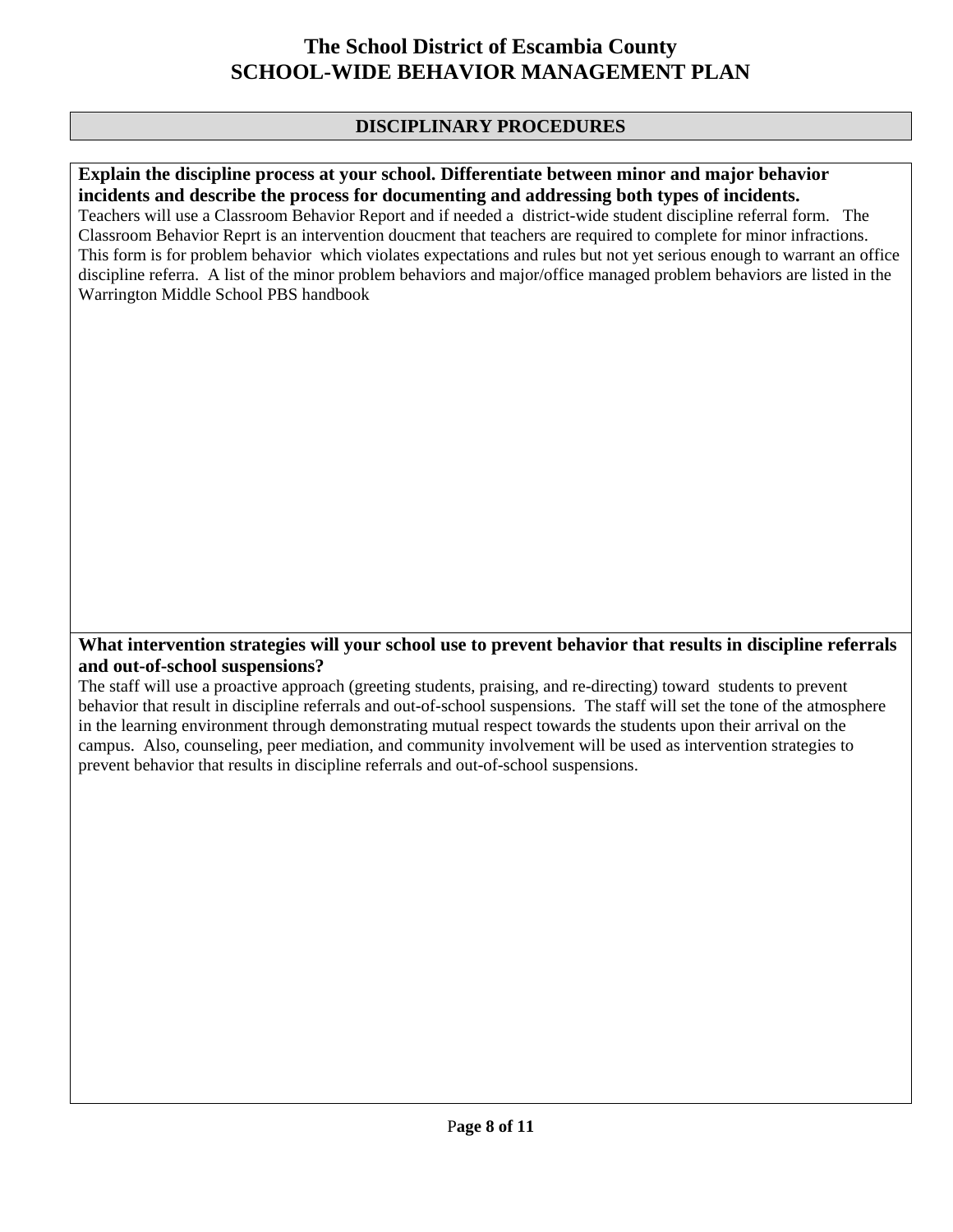## **DISCIPLINARY PROCEDURES (continued)**

| What are the consequences or disciplinary actions that are used in your school?                                    |
|--------------------------------------------------------------------------------------------------------------------|
| The following consequences or disciplinary actions will be used:                                                   |
| Parent contact                                                                                                     |
| In School Suspension                                                                                               |
| Project Based Activity (work detail on campus)                                                                     |
| Detention                                                                                                          |
|                                                                                                                    |
|                                                                                                                    |
|                                                                                                                    |
|                                                                                                                    |
|                                                                                                                    |
|                                                                                                                    |
|                                                                                                                    |
|                                                                                                                    |
|                                                                                                                    |
|                                                                                                                    |
|                                                                                                                    |
|                                                                                                                    |
|                                                                                                                    |
|                                                                                                                    |
|                                                                                                                    |
|                                                                                                                    |
|                                                                                                                    |
|                                                                                                                    |
|                                                                                                                    |
| For Middle or High Schools:                                                                                        |
| How do the adjudication guidelines complement your disciplinary procedures?                                        |
| The adjudication guidelines complement our disciplinary procedures through supporting our goal to keep students in |
| school. Our goal is to meet the academic needs of all students and re-direct negative behaviors with realistic     |
| consequences. The adjudication guidelines allow us the flexibility need to meet our goal.                          |
|                                                                                                                    |
|                                                                                                                    |
|                                                                                                                    |
|                                                                                                                    |
|                                                                                                                    |
|                                                                                                                    |
|                                                                                                                    |
|                                                                                                                    |
|                                                                                                                    |
|                                                                                                                    |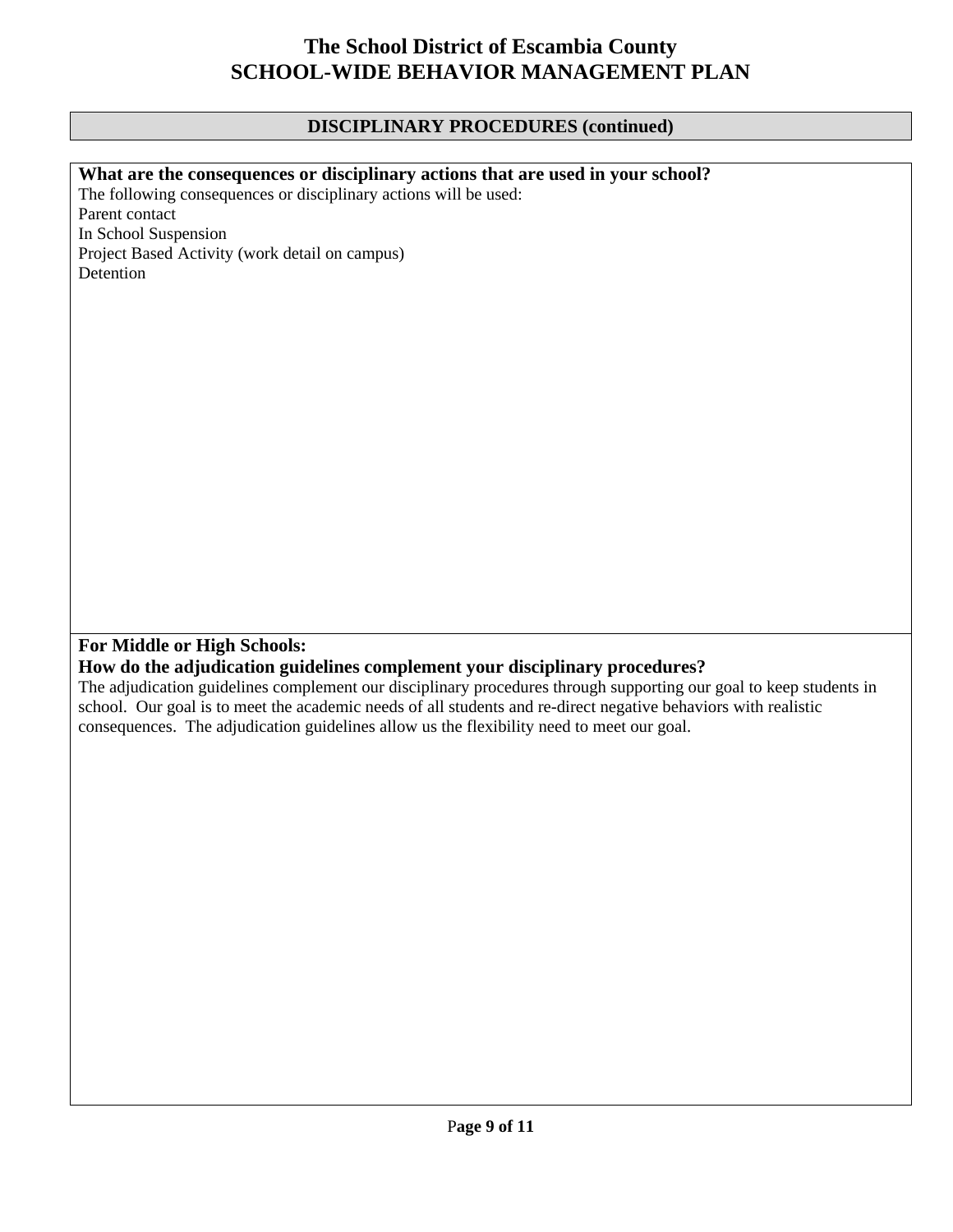### **TRAINING AND IMPLEMENTATION**

| Describe any training needs, material needs, and/or environmental arrangements necessary to<br>implement your school-wide behavior management plan.                                                                                                                                                                                                                      |
|--------------------------------------------------------------------------------------------------------------------------------------------------------------------------------------------------------------------------------------------------------------------------------------------------------------------------------------------------------------------------|
| The Disciplinary Team will need volunteers (staff $\&$ students) to perform in the various video clips that will be created<br>to educate our students on appropriate and inappropriate behaviors in the learning environment.                                                                                                                                           |
|                                                                                                                                                                                                                                                                                                                                                                          |
| Describe how your school will train all faculty and staff on your school-wide behavior management<br>plan. How will you orient and teach new faculty and staff who arrive mid-year?<br>The Discipline Team will conduct an inservice to outline the school-wide behavior plan In addition, the staff will be<br>provided the power point presented for future reference. |

### **What school-wide routines and procedures will be implemented by all faculty and staff to facilitate your school-wide behavior management plan?**

The staff and students will recite daily the "Pledge for Non-Violence" at the beginning of each day. Also, the staff will use teachable moments to discuss the school-wide behavior management plan using activities from the Life Skill PBS Handbook. .